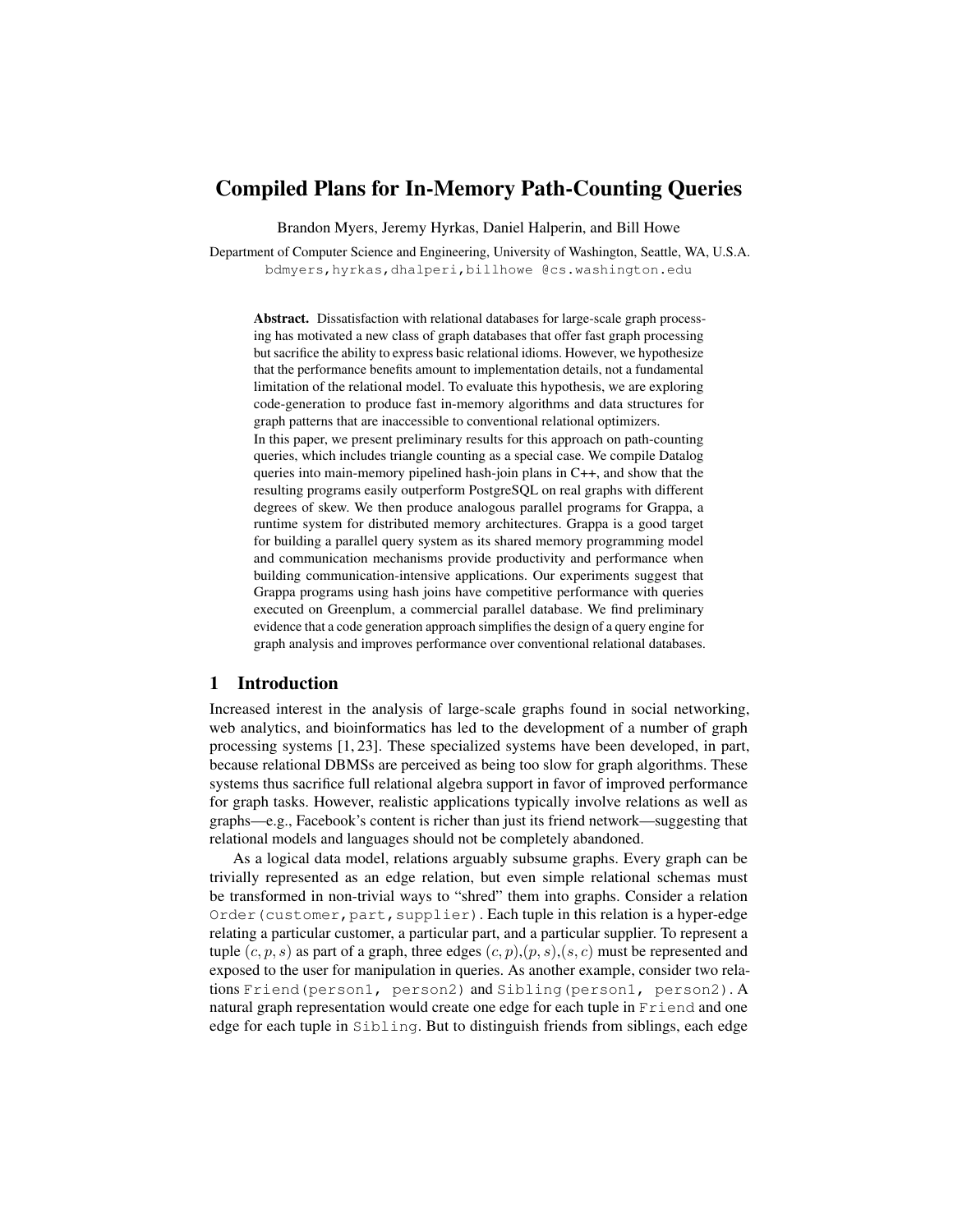needs to be labeled. Besides increasing the space complexity, this extra label must be manipulated by the user explicitly in queries.

So perhaps the relational model is preferable as a logical interface to the data, but the value proposition of graph databases is typically performance. By using specialized data structures and algorithms and operating primarily in main memory, these systems can outperform relational databases at graph-oriented tasks. However, we hypothesize that these specializations are essentially implementation details, and that there is no fundamental reason that a relational engine could not exploit them when appropriate.

To test this idea, we use code generation to produce fast in-memory query plans for simple graph pattern queries, in two contexts. First, we generate pipelined query plans over associative data structures in C++ and show that these programs significantly outperform tuned and indexed RDBMS implementations. Second, we show how analogous query plans targeting a parallel computation framework called Grappa can compete with a tuned and indexed MPP database.

In our experiments, we consider a class of *path-counting* queries (defined precisely in Section 3), which includes triangle counting [24] as a special case. These queries arise in both graph and relational contexts, including in credibility algorithms for detecting spam [6] and in probabilistic algorithms [30]. To handle "hybrid" graph-relational applications, we retain the relational data model and a relational query language— Datalog.

While only non-recursive queries are explored in this paper, Datalog with recursion will be targeted in future experiments.

Our approach is inspired by other work in compiling relational algebra expressions and SQL queries [20], but our goal is different. We wish to support a variety of backend runtime systems and explore various algorithms for specific graph patterns, rather than generate the fastest possible machine code for individual relational operator algorithms.

For parallel evaluation, we are concerned with the competing factors of scaling up: distributing data allows for higher bandwidth access but greater network usage amidst random access. For workloads with irregular memory access, like that in sequences of hash joins, high throughput can be achieved in modern processors given sufficient concurrency [18]. With this observation in mind, we employ a novel parallel runtime system, Grappa [19], designed for irregular workloads. Grappa targets commodity clusters but exposes a partitioned global address space to the programmer. This abstraction allows us to write code that is structurally similar to that of our serial C++ runtime, while allowing our algorithms and the Grappa engine to apply optimizations that exploit locality.

The contributions of this paper are:

- 1. A code generator that translates path-counting queries expressed in Datalog into fast C++ programs that implement join-based query plans over associative data structures.
- 2. In-memory algorithms for parallel path-counting queries in Grappa, along with generic templates compatible with our code generation framework.
- 3. Experimental results comparing generated C++ programs against the serial relational database PostgreSQL, showing the generated plans to be  $3.5 \times -7.5 \times$  faster than tuned and optimized relational query plans.
- 4. Experimental results comparing path-counting queries in Grappa to the Greenplum commercial parallel RDBMS.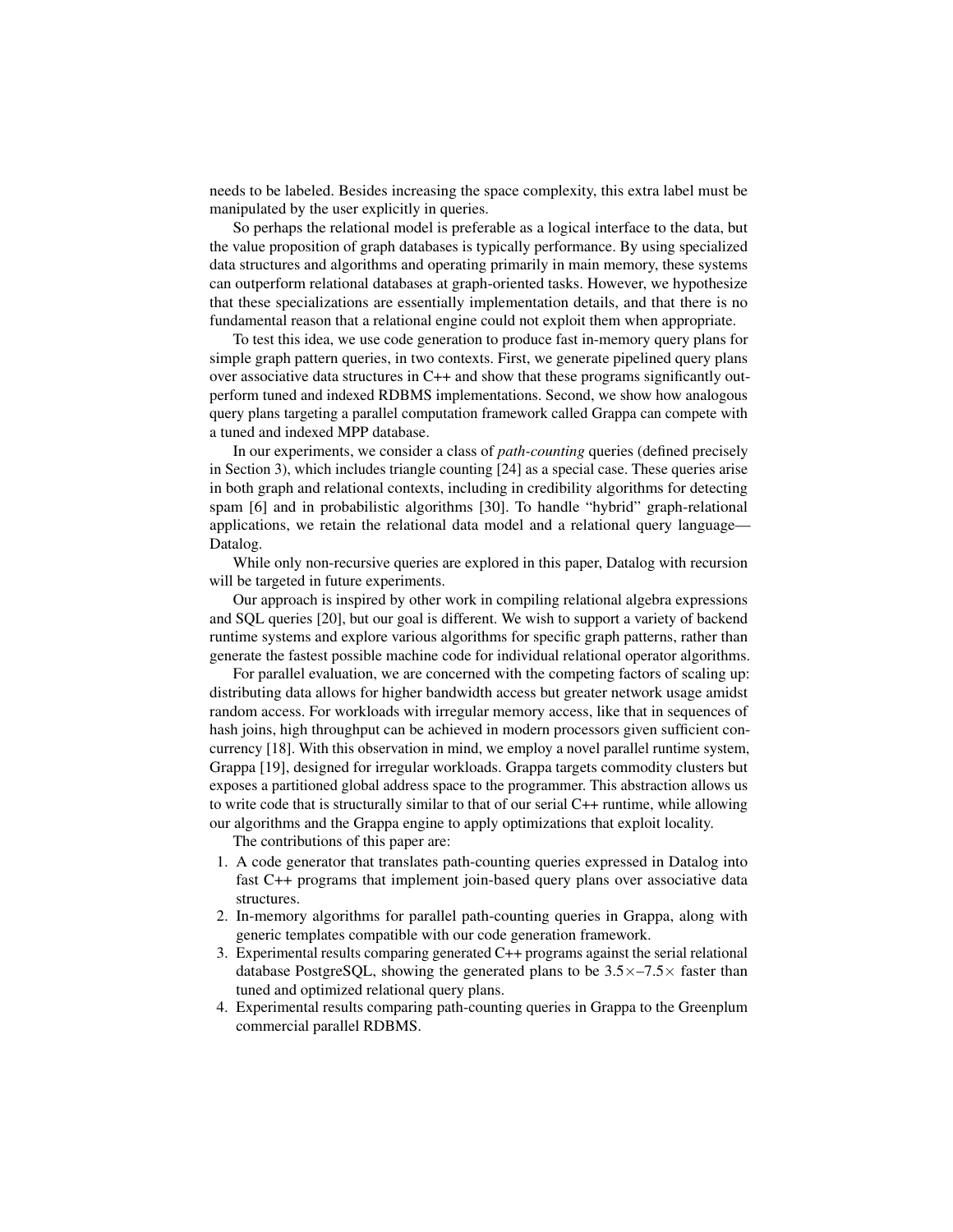In the next section, we briefly describe the Grappa parallel framework that we use as a compilation target for parallel plans. In Section 3, we describe our code generation approach and evaluate the performance of the resulting plans in Section 4.

# 2 Grappa: programming for irregular applications

Grappa is a  $C_{+11}$  runtime for commodity clusters that is designed to provide high performance for massively parallel *irregular* applications, which are characterized by unpredictable access patterns, poor locality, and data skew. In these situations, communication costs dominate runtime for two reasons: random access to large data does not utilize caches and commodity networks are not designed for small messages. Interconnects like Ethernet are Infiniband are designed to achieve maximum bisection bandwidth for packet sizes of 10KB–1MB, while irregular accesses may be on the order of 64 bytes—the size of a typical cache line. To simplify programming for irregular applications, Grappa provides the following features:

- a partitioned global address space (PGAS) to enable programmer productivity without hindering the ability to optimize performance for NUMA shared memory and distributed memory systems
- task and parallel loop constructs for expressing abundant concurrency
- fine-grained synchronization and active messages to allow for asynchronous execution and low cost atomic operations, respectively
- lightweight multithreading to provide fast context switching between tasks
- a buffering communication layer that combines messages with the same destination to utilize the network better than fine-grained messages
- distributed dynamic load balancing to scalably cope with dynamic task imbalance

Grappa provides an appropriate level of abstraction as a target platform for our query compilation approach. The global address space allows us to generate relatively simple code, and parallel loop constructs preclude the need to emit explicitly-multi-threaded routines. However, Grappa is sufficiently expressive to allow us to optimize for locality, and we can use lower-level communication abstractions to build distributed algorithms for special situations.

Concurrency can be expressed with a variety of arbitrarily nestable parallel loop constructs that exploit spatial locality when it exists; these idioms are a natural fit for pipelined query plans.

## 3 Code Generation for Path-Counting Queries

Following Seo, Guo, and Lam [26], we adopt a Datalog syntax for expressing graph queries. In this paper, we show only preliminary results of the efficacy of the code generation approach rather than a full Datalog implementation.

We focus on *path-counting queries*, of which triangle counting is a special case. Each query is of the form

$$
\gamma_{count}(\sigma_c(\sigma_1 R_1 \bowtie \sigma_2 R_2 \bowtie \ldots \bowtie \sigma_N R_N))
$$
\n(1)

where  $\gamma$  is an aggregation operator for counting the final results. The extra selection operator  $\sigma_c$  can enforce relationships between non-adjacent vertices in the path. In particular, this condition can enforce that the path form a cycle, as in the triangle queries.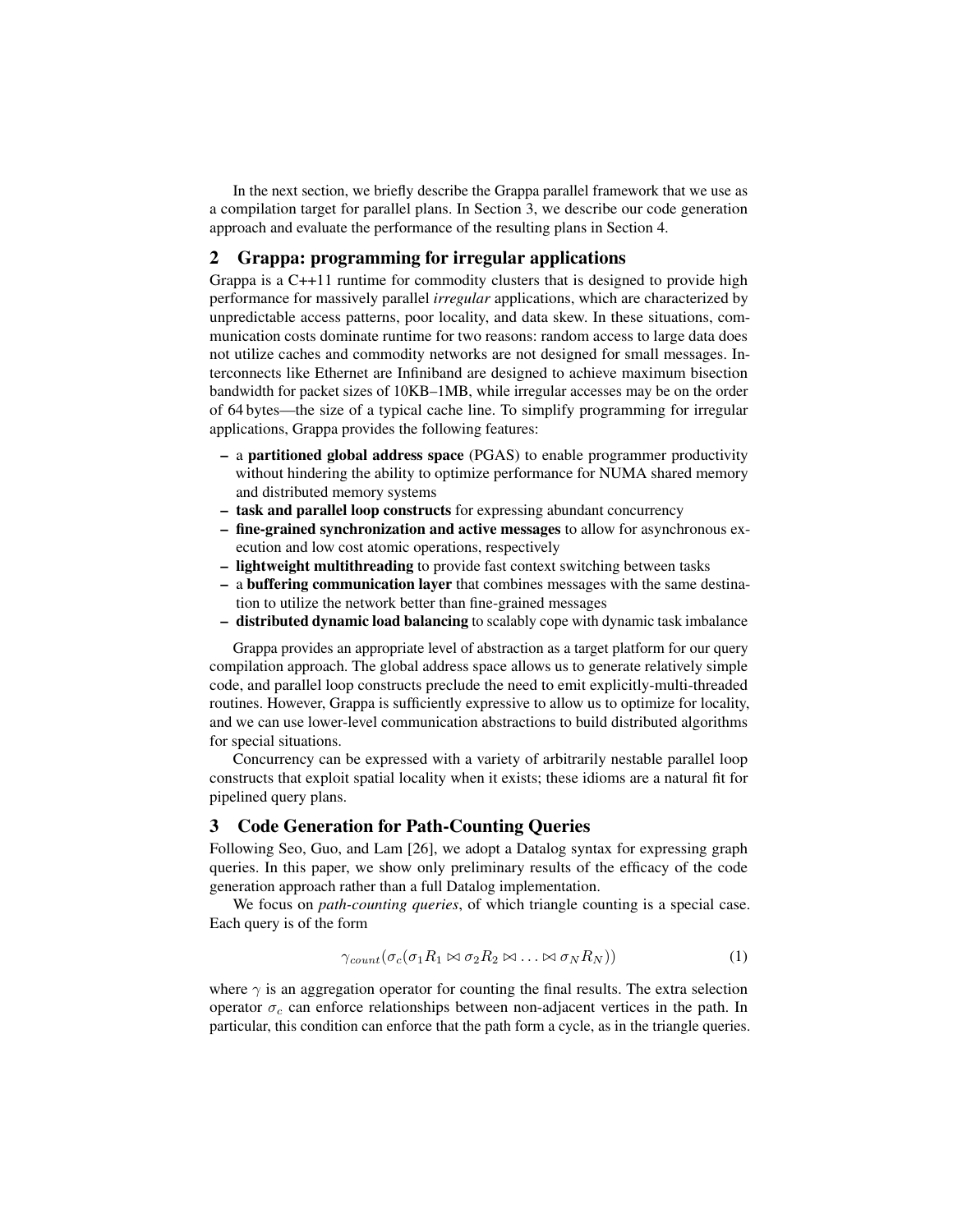Each leaf and each internal node in the plan may be filtered by a select operator. The internal selection conditions allow us to express, for example, a triangle counting query (see below). The count operation may optionally remove duplicates before counting, which results in significantly different performance in all tested systems.

We consider a graph represented as a relation with the schema ( $src:int$ , dst:int). Additional attributes are allowed, but are not considered in these preliminary experiments. Each tuple  $(a, b)$  represents an outgoing edge from vertex a to vertex b. While a table is not the most memory efficient way of representing a graph [26], it allows us to easily apply concepts of relational algebra to the graph problems presented.

Through the lens of relational algebra, paths in a graph are expressed as a series of joins on the edge relations. For example, the two-hops (or friends of friends) query is a single join on the *edges* table [15]. In Datalog, this query is expressed as

Twohop(s,d)  $:=$  edges(s,m), edges(m,d).

A three-hop query would add one additional join to the query above. A popular case of the three-hop query in large graphs is triangle counting [12, 22], where a triangle must be a cycle. Triangles in a graph represent a three-hop where the source s and destination  $d$  are the same vertex. In Datalog, directed triangles are expressed as:

```
Triangle(x, y, z) : - edges(x, y), edges(y, z),
                  edges(z, x), x < y, y < z.
```
The final conditions in the Datalog rule ensure that directed triangles are only counted once, instead of three times (i.e. 1, 2, 3 is counted, but 3, 1, 2 is not). These conditions correspond to selects in relational algebra.

#### 3.1 Generating Code from Datalog

To generate implementations of path-counting queries, we constructed a query compilation framework that can produce pipelined query plans over associative data structures. The overall structure is similar to a typical relational plan, but the use of nested data structures admits some algorithmic improvements that are relatively simple but difficult for typical optimizers to exploit, as we will see. The input is a graph query written in Datalog, and the output is imperative source code. The compiler is written in Python using the NetworkX package [10] for manipulating the query graph. Each rule in the source program<sup>1</sup> is converted to a logical relational algebra expression and then to a physical plan.

In general, a path of k edges through a graph involves  $k - 1$  self-joins on the *edges* relation. To avoid the cost of constructing the results of each join in memory for the next join, we emit pipelined plan consisting of a series of nested hash-joins: a lookup table (tree-based rather than a hash-based; see Section 3.2) is constructed over the join column for the left relation, and then probed with tuples from the right relation. Pseudocode plans for the two-hop and triangle queries appear in Figures 1 and 2 respectively, along with each query's relational plan.

The two-hop query explored in this paper requires duplicate elimination, as there may be multiple paths from vertex  $s$  to vertex  $d$ . We perform duplicate elimination by inserting results into a set data structure. Since the start vertex is unique for all paths

 $<sup>1</sup>$  All queries considered in this paper can be expressed with a single Datalog rule.</sup>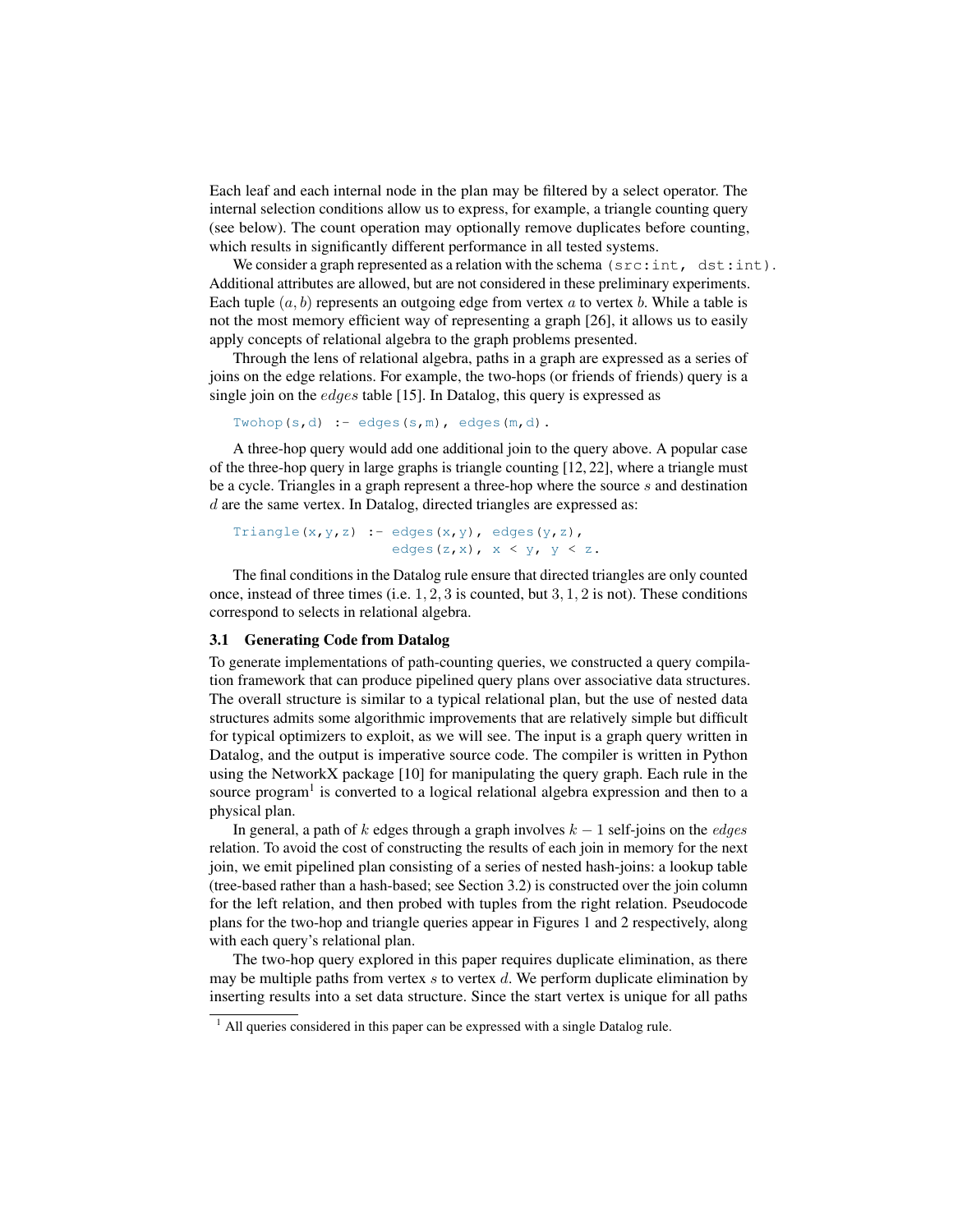

Fig. 1: Relational algebra and pseudocode for the distinct two-hop query. In the code on the right, the map variable maps each vertex x to all edges  $(x, y)$ . The outer loop behaves as a relational group-by, and the set for duplicate elimination is moved inside the groupby (line 8) and cleared after each iteration (line 15). This approach allows for for better memory-usage.

from  $k$ , we can optimize the memory usage by logically grouping by start vertex and iterating through the groups one at a time. This optimization reduces the worst case size of the set by  $O(|V|)$ . The improvement in lookup time yielded a  $5\times$  decrease in runtime for two-hop on the datasets in our experiments. Consequently, whenever a query requires a distinct variable from the outer relation, we perform a group-by on the outer relation. This technique is a scheduling optimization, the motivation for which is similar to that of depth-first search: by exploring all paths from  $s$  first, we can reduce memory utilization. We believe this type of custom optimization is a perfect fit for a code generation technique; as new patterns are recognized, the known optimal code for that pattern of query can be automatically generated. This gives our code generation approach potential to generate algorithms that are traditionally not considered by relational DBMS optimizers (such as algorithms used by graph databases), as well as algorithms that are more efficient than those of graph databases. . Pseudocode for the distinct source-destination optimization is shown in Figure 1.

#### 3.2 C++ Code generation

The first language targeted by our code generation model is C++. The logic for generating code described in 3.1 remains unchanged, but there are some language specific features. For example, in our C++ code, the "hash" table is an STL map. Similarly, duplicate elimination is performed by inserting results into an STL set. Both associative data structures are implemented with a red-black tree, but in experiments this was never a performance factor.

As tuples are scanned from disk, they are converted to structs and inserted into an STL vector. Each relation is scanned only once, regardless of how many times it appears in the query. Query processing then proceeds as described in Section 3.1.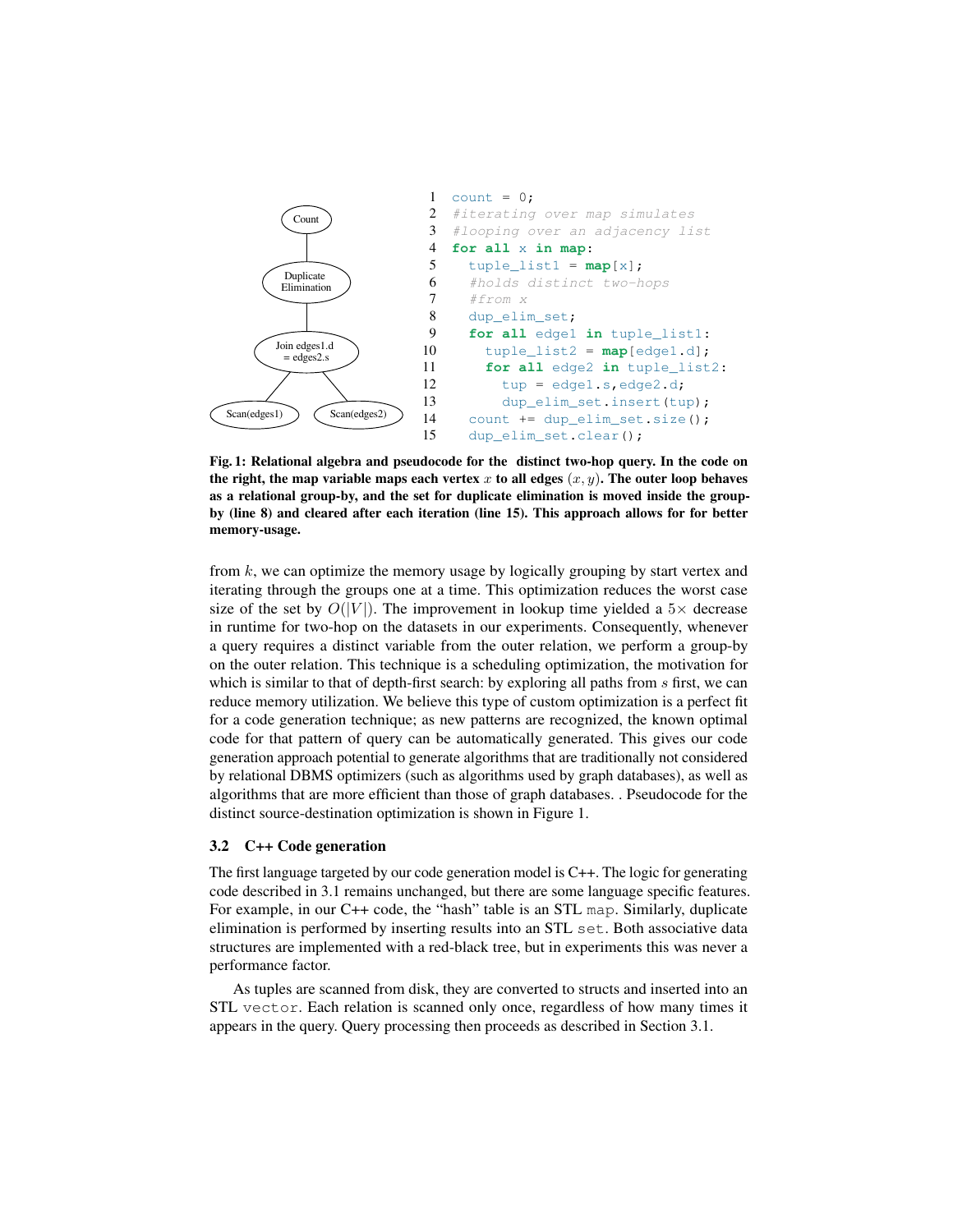

Fig. 2: Relational algebra and pseudocode for the triangle query. The select conditions for *edges2*, *edges2*, and the final *edges1.s*=*edges3.d* are shown in lines 5, 10, and 15. We note that in this example, more efficient code could be generated by pushing the selection conditions in lines 5 and 10 into the construction of the hash maps used in the join operations.

End to end, this compiler allowed us to generate C++ code for path-counting queries from Datalog. Queries without grouping (such as the triangle query) generate code similar to the code shown above. Path queries requiring a distinct source and destination were generated using a "distinct mode", with a group-by structure as shown in Section 3.1. In Section 6, we discuss compiler extensions to support more general graph queries.

#### 3.3 Queries in Grappa

Recall that Grappa provides a global address space and parallel for loop constructs. Each relation is scanned and loaded into an array, which Grappa distributes by default in a block-cyclic fashion.

To compute a hash join, the build relation is hashed on the join key and used to populate a distributed hash table. The hash table representation is essentially equivalent to an adjacency list representation used in graph systems, but general enough to support arbitrary relations. This point is important: it is not obvious that there is a fundamental difference between a join-based evaluation approach and a graph-traversal approach. To compute a chain of joins, we use Grappa's abstractions for shared memory and parallel for-loops to produce nested, pipelined plans that are analogous to the serial case.

The parallel execution strategy for the nested parallel for-loops of a single pipeline is handled by the runtime system. Grappa uses recursive decomposition to spawn tasks for loop iterations and schedules them in depth-first order to use memory only linear in the number of threads. This approach is inspired by Cilk [5], but in Grappa the number of "threads" is determined by the number of concurrent tasks required to tolerate the latency to access distributed memory. Grappa's parallel for-loop mechanism supports different levels of granularity—that is, the number of consecutive loop-body iterations that each task executes. Currently, the level of granularity is fixed at compile time, but we expect that dynamic adjustments will be an important defense against unpredictable result sizes.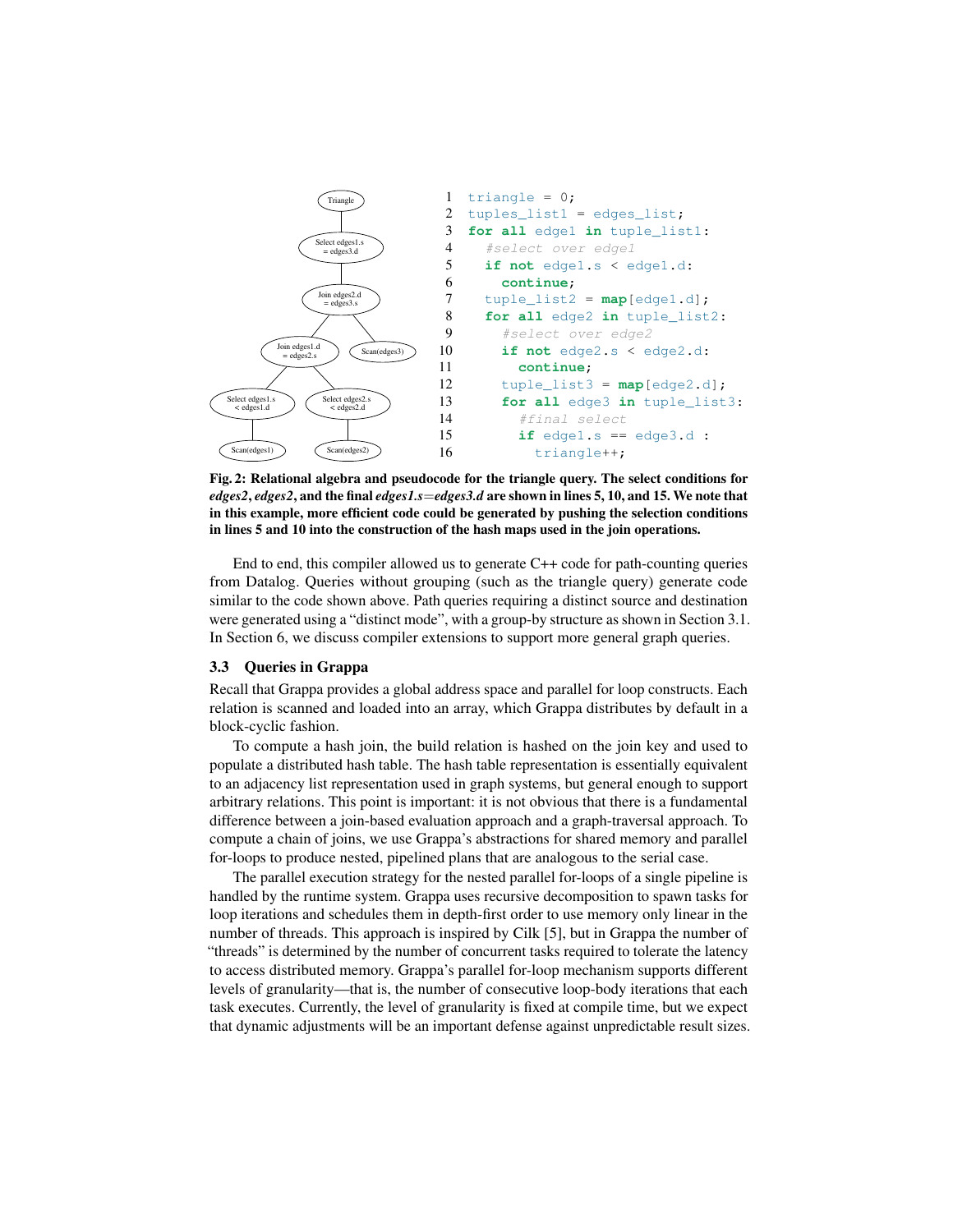To exploit inter-pipeline parallelism, generated code spawns each pipeline as a separate task. No synchronization is required between independent subplans, but for joins, probes of the hash table block until the build phase is complete.

The HashMultiMap and HashSet used for joins and duplicate elimination are designed similarly to typical shared memory implementations, except the data structures are distributed. The entry point is a single shared array of buckets distributed block-cyclically across all cores in the cluster.

The critical part of our shared memory lookup structures for Grappa is how concurrent insert and lookup are implemented efficiently. By ensuring that a given insert or lookup touches only data localized to a single bucket, we can implement these operations as active messages. Grappa can mitigate skew by putting all edge lists in one block-cyclic distributed array as in compressed sparse row format, but in the experiments for this paper, we use a data structure that puts each edge list entirely on one machine. All operations on a given bucket are performed atomically, by the simple fact that each core has exclusive access to its local memory. This example shows how Grappa's partitioning of the global address space admits locality-aware optimizations.

Since Grappa uses multithreading to tolerate random access latency to distributed memory, execution flow of hash join probes looks similar to the explicit prefetching schemes by Chen et al. [7]. Specifically, prefetching a collection of independent hash buckets before performing loads is analogous to how Grappa switches out a thread on a remote memory operation.

Since the insertion for duplicate elimination is the last operation in the probing pipeline, the task does not need to block waiting for the insertion to complete, saving an extra context switch. We found that this optimization reduces the cost of duplicate elimination in Grappa by roughly  $2 \times$  relative to using blocking inserts, which contributes to the particularly good performance of Grappa code for the two-hop query (see Section 4.4). This technique generalizes to continuation passing optimizations for certain types of queries, which is a subject for future work.

#### 4 Evaluation

As a first step in studying our approach, we want to answer two questions experimentally. First, does our generated C++ code significantly outperform traditional DBMSs? Second, is Grappa an effective platform for parallel path query execution even without clever partitioning and other customizations for this task?

To answer these questions, we executed path queries to count distinct two-hop paths and triangles in standard public graph datasets. For the first question, we compared our generated C++ queries to Postgres, a well-studied DBMS. Though the Postgres installation was heavily indexed and our C++ code read un-indexed data from disk, our C++ code generated from Datalog was  $3.5 \times -5 \times$  faster on a more skewed data set and  $5\times$ –7.5 $\times$  faster on a less skewed data set.

For the second question, we compared Grappa with Greenplum, a commercial parallel DBMS. We evaluated Grappa on clusters comprising 2 to 64 nodes and an 8-node Greenplum installation. Without making any modifications to Grappa to support our application, the 8-node Grappa cluster completed queries as fast or faster than the 8-node Greenplum cluster, and scaled well to 32 nodes. We also found that Grappa's good performance extended across datasets and queries.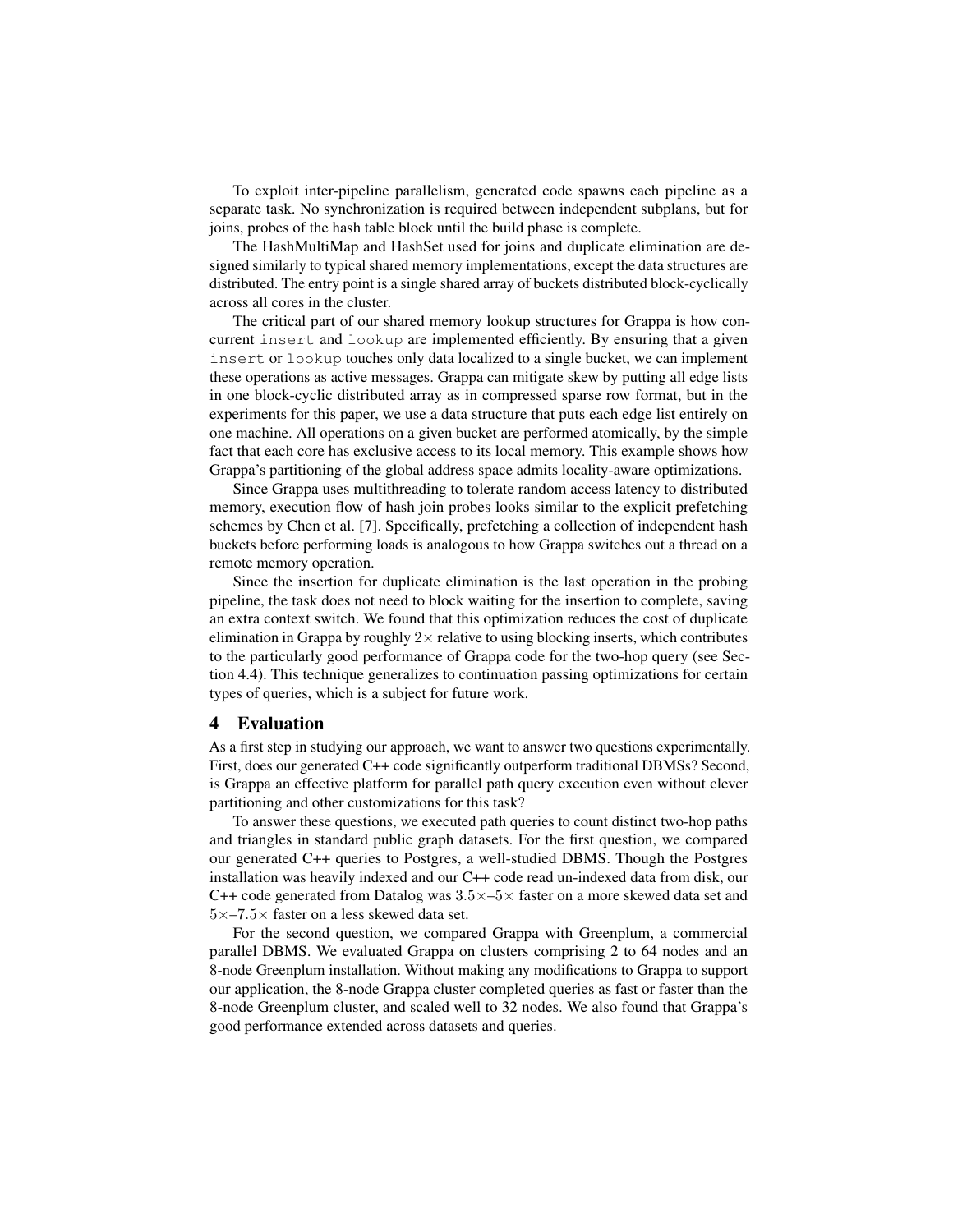| Dataset         |       |      | # Vertices (M) $\#$ Edges (M) $\#$ Distinct 2-hop paths | # Triangles  |
|-----------------|-------|------|---------------------------------------------------------|--------------|
| <b>BSN</b>      | 0.685 | 7.60 | 78 350 597                                              | 6935709      |
| Twitter subset  | 0.166 | 4.53 | 1056317985                                              | 14912950     |
| com-livejournal | 4.00  | 34.7 | 735 398 579                                             |              |
| soc-livejournal | 4.85  | 69.0 |                                                         | $-112319229$ |
|                 |       |      |                                                         |              |

Table 1: Salient properties of the graphs studied

#### 4.1 Datasets

We used standard, public graph datasets for our evaluations: the Berkeley-Stanford Network (BSN) graph [14]; a subset of the Twitter follower graph [13]; and two SNAP LiveJournal graphs [29, 4]. We summarize salient properties of these graphs in Table 1. The Twitter subset is notable for its significant skew, leading to large intermediate results (discussed in 4.3). We evaluate the following queries.

#### 4.2 Test Queries

In this paper, we are concerned primarily with relational, in-core execution techniques for graph-based tasks. We thus choose our queries and datasets to exercise these design points, namely choosing queries that will fit in the system memory but that are large enough to expose parallelism.

**Two-path:** count the number of distinct pairs  $(x, z)$  such that vertex x has a path of length two to  $z$  through any vertex  $y$ .

> **select count**(\*) **from** (**select distinct** a.src,b.dst **from** edges a, edges b **where** a.dst = b.src) z;

Triangle: count the number of ordered triangles in the graph.

```
select count(*) from edges a, edges b, edges c where a.src <
a.dst and a.dst = b.src and b.src < b.dst and b.dst = c.
src and c.dst = a.src;
```
A variant three-path query was also used to test the performance of queries involving multiple graph relations. For these experiments, the BSN and Twitter data sets were split into two disjoint relations, the larger of which contains roughly 90% of the original edges. The first hop is taken in the smaller relation, then the intermediate results are joined to the larger relation.

#### 4.3 Single-node experiments: C++ vs. Postgres

We compared the generated C++ code against SOL queries in an indexed relational implementation using PostgreSQL.

All tests were performed on a shared-memory system running Linux kernel 2.6.32. The machine has 0.5TB of main memory and 4 sockets, each with a 2.0GHz, 12 core AMD Magny-cours processor. After code generation, the resulting C++ code was compiled using GCC 4.7 with -O3 optimization.

Postgres 8.4 was configured to use 64GB of shared buffer space and 50GB of working memory. Indexes were created on both the src and dst variables of the edges relation, and then edges was clustered on the src variable. These optimizations were applied in an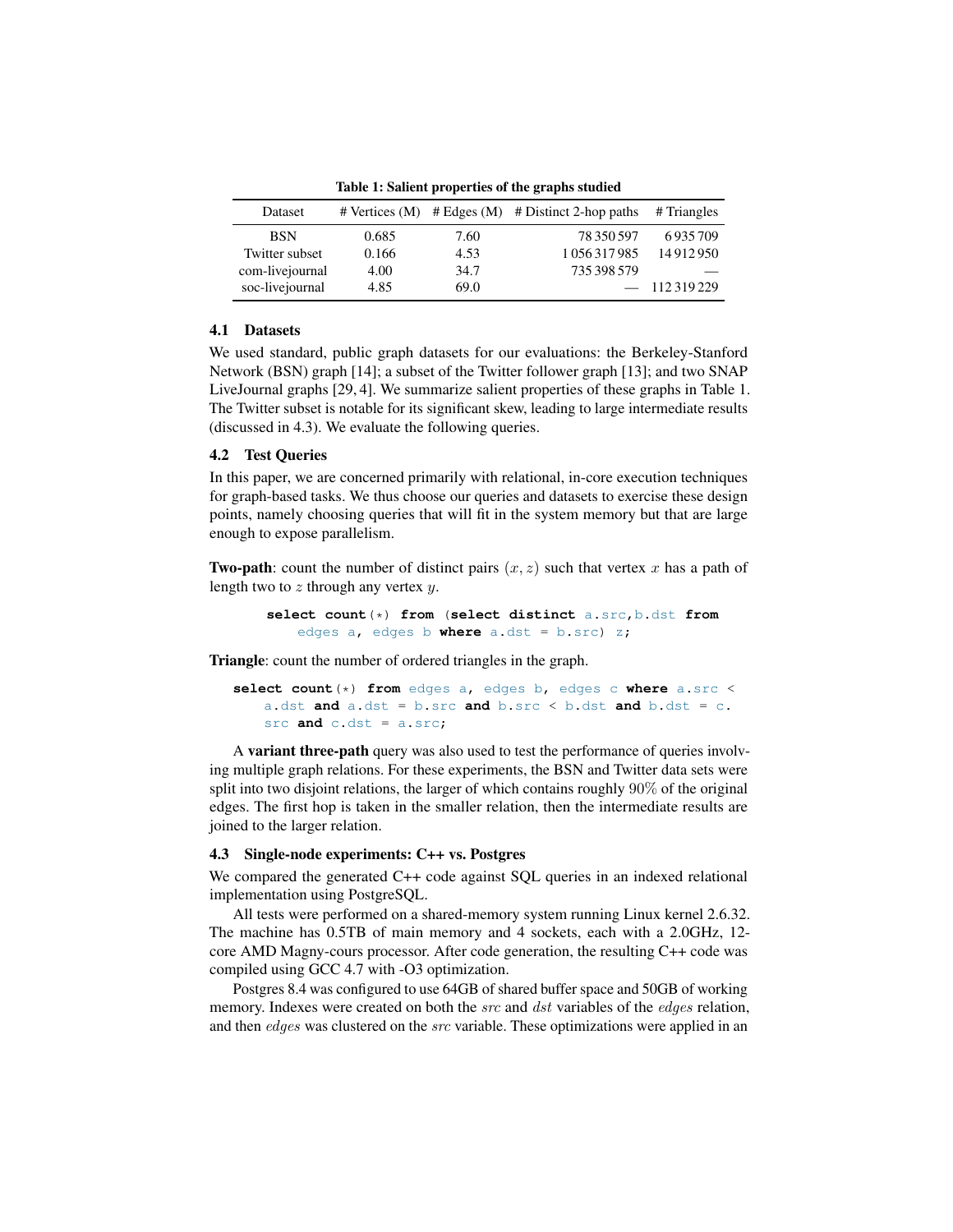

Fig. 3: Runtimes for the distinct two-hop, triangle, and variant three-hop queries on the BSN graph



Fig. 4: Runtimes for the distinct two-hop, triangle and variant three-hop queries on the Twitter subset

attempt to minimize the runtime for the queries. For all three plans, the query optimizer chose to execute a sort-merge join. For the two path query, the table is already sorted by  $src$ , so one instance of the *edges* relation is sorted by  $dst$ , and a standard sort-merge join was performed. In the case of triangle and three path, the intermediate result from the first join was sorted on  $b. \, dst$ , and then a sort-merge join was performed between the intermediate result and c. For comparison, we reran the Postgres experiments with sort-merge joins disabled; the resulting plans used a hash-join, like our code, but were slower than the original plans.

Figure 3 and Figure 4 show the runtime comparison of the two -path, three-path, and triangle queries for C++ vs. Postgres on the BSN and Twitter graphs. Our automatically generated C++ code runs  $3.5 \times -5 \times$  faster than Postgres on the twitter data set and  $5\times$ –7.5 $\times$  faster on the BSN data set.

Queries on the Twitter graph were slower because they resulted in many more results (Table 1). The key insight is that Twitter has both larger average degree (27 vs 11) and more vertices with both large in-degree and out-degree. The maximum out-degree in Twitter is 20 383, two orders of magnitude greater than the BSN graph. These properties of the Twitter graph cause the intermediate results of self-joins to be orders of magnitude larger than in the BSN graph, and indeed we see that Twitter has  $13\times$  as many two-paths.

The triangle query on a given data set is always faster than distinct two-hop, despite having larger intermediate join results—the extra join results in an order of magnitude more results than both two-hop and variant three-hop. The reason is that the most costly step in the computation is duplicate elimination. Indeed, when we counted the number of operations used to implement duplicate elimination (map lookups and set inserts), we found a strong correlation with the runtime of the program (Figure 5), reinforcing that duplicate elimination dominates costs.



Fig. 5: There is a correlation between the sum of **map** lookups and **set** inserts and the runtime of the query generated as C++.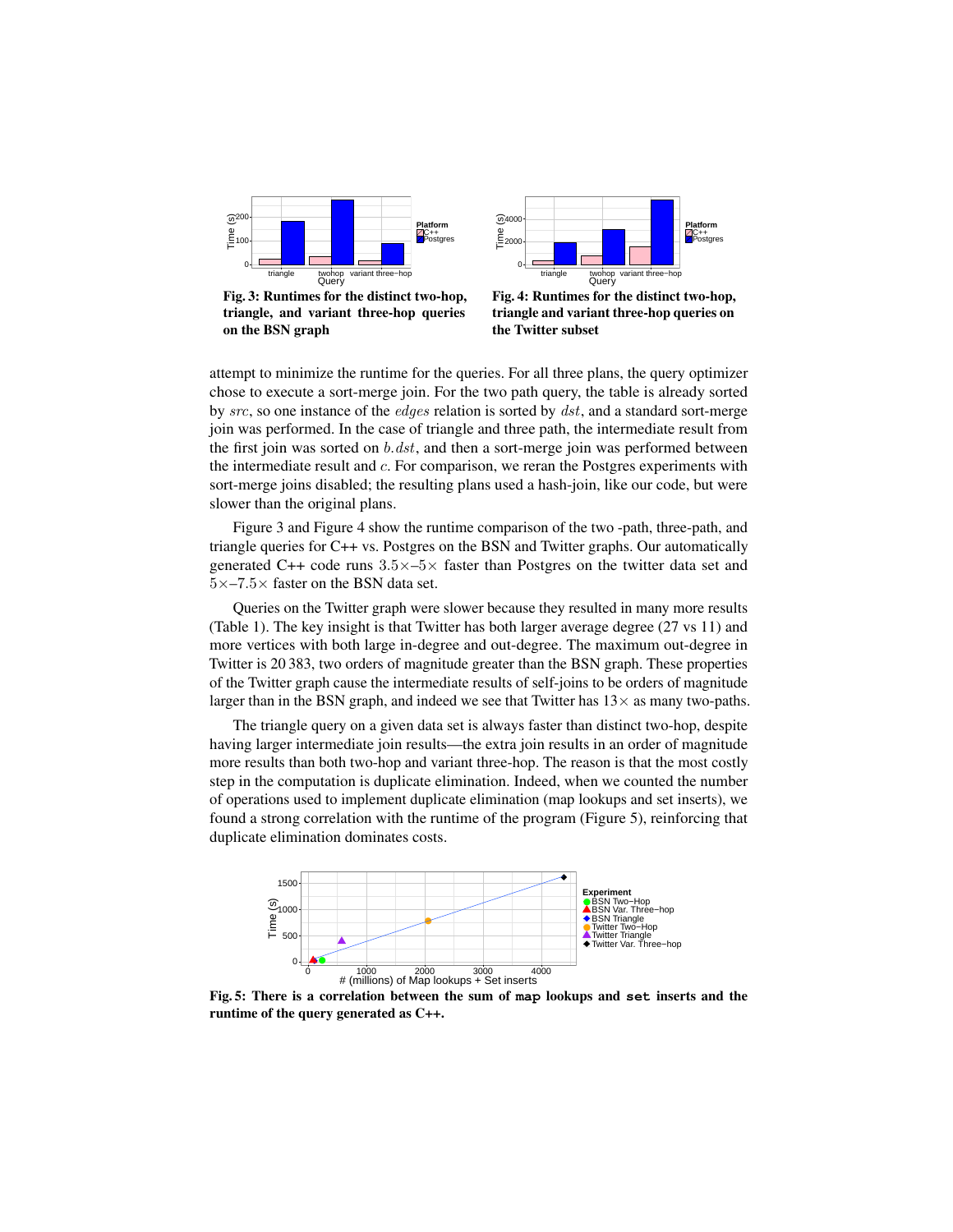

#### 4.4 Parallel experiments: Grappa and Greenplum

We evaluate the scalability of Grappa and compare absolute performance that of Greenplum [27], a commercial parallel DBMS. To scale to larger systems, we used the same queries as above and extend to bigger datasets. For each dataset and query, we compare the runtime as we scale up the number of machines.

As Grappa is a research system for which we are still determining the best optimization strategies, we did not generate the Grappa code automatically. Instead, the query was manually coded in a style that is essentially isomorphic to the serial case.

We run the Grappa queries on allocations of a 144-node cluster of AMD Interlagos processors. Nodes have 32 cores (16 full datapaths) running at 2.1-GHz in two sockets, 64GB of RAM, and 40Gb Mellanox ConnectX-2 InfiniBand network cards. Nodes are connected via a QLogic InfiniBand switch.

Due to time and administration constraints, the Greenplum installation runs on a different system: an 8-node cluster of 2.0-GHz, 8-core Intel Xeon processors with 16GB of RAM. Although setup this does not provide an apples-to-apples comparison between the two systems, we can still provide some context for the performance of Grappa queries. Greenplum database was tuned to utilize as much memory as possible and configured to use 2 segments per node. We show the best results between Greenplum partitions on *src*,  $dst$ , or  $random$  (although all runtimes were within about 10%).

First, we examine the parallel efficiency of the queries implemented on Grappa. Figure 7 and Figure 6 illustrate scalability using the metric of number of nodes multiplied by the runtime. With perfect scaling, this line would be flat (as doubling the number of cores would halve the runtime). Increasing values indicate suboptimal scaling.

On both queries, going from one node to two nodes incurs a performance penalty, as memory references must now go over the network. Four nodes is sufficient to gain back performance with parallelism. Two-hop on the Twitter subset scales well and runs in as little as 6.5s with 64 nodes. Most of the time is spent on insertions into the distinct set of results. For the other datasets, two-hop performance does not scale well beyond 32 nodes; in fact, for this query it degrades. Because 32 nodes utilizes all the data parallelism in these two datasets, the rising cost of set inserts over the network outweighs having more aggregate memory bandwidth. On triangles, Grappa scales well up to 32 nodes on com-livejournal and BSN but less efficiently on Twitter.

Unique among the systems studied, Grappa performs better on two-hop than on triangles. This improvement is not surprising, because Grappa is designed for high throughput random access, which occurs in hash insertions. Although context switches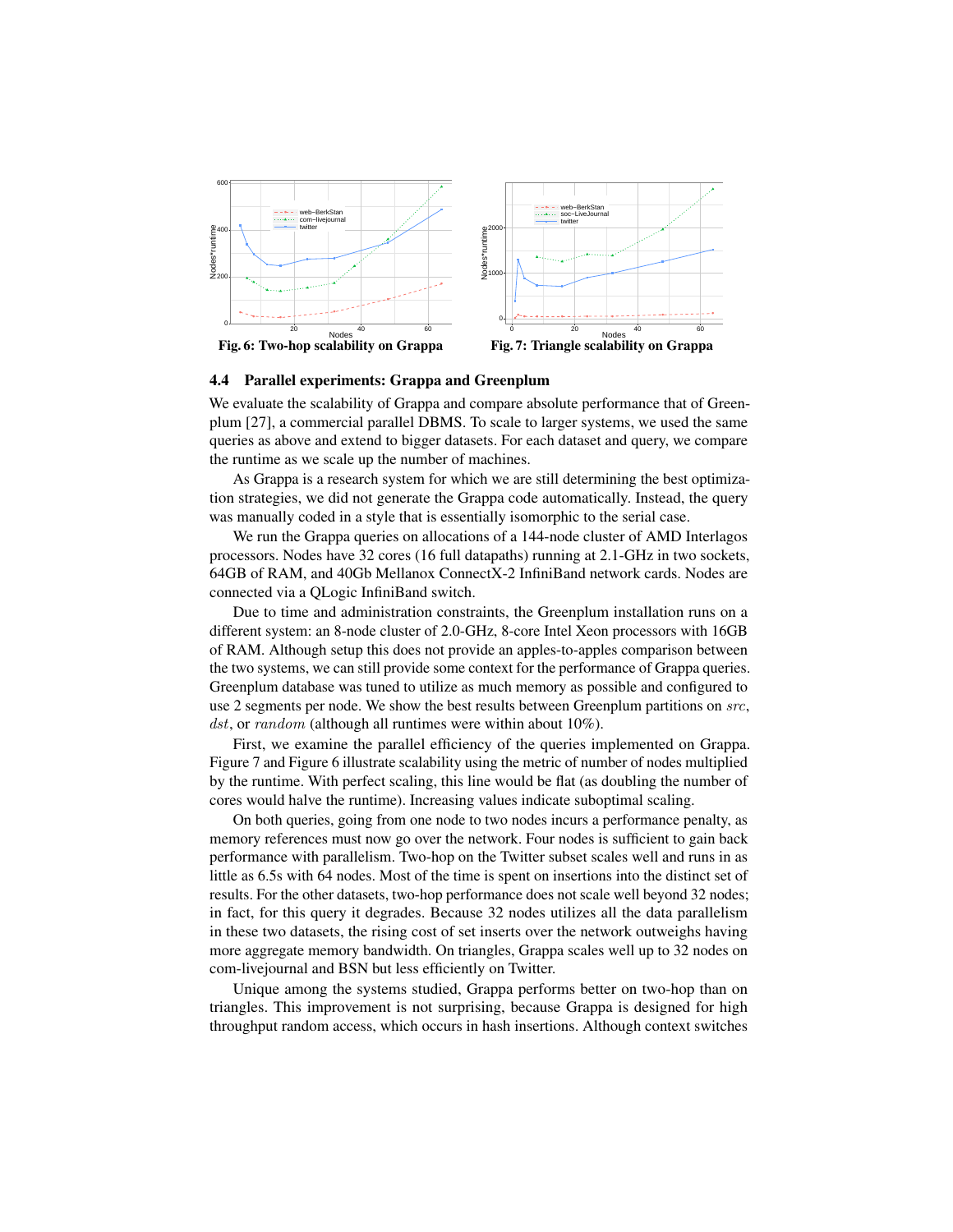| System                                  | # Nodes      | Ouerv                                                                                                    | Dataset                                  | Runtime                           |
|-----------------------------------------|--------------|----------------------------------------------------------------------------------------------------------|------------------------------------------|-----------------------------------|
| Greenplum<br>Grappa<br>Grappa           | 8<br>8<br>32 | two-hop distinct com-livejournal<br>two-hop distinct com-livejournal<br>two-hop distinct com-livejournal |                                          | 265.5s<br>24.0s<br>5.3s           |
| Greenplum<br>Grappa<br>Grappa<br>OpenMP | 8<br>8<br>64 | triangle<br>triangle<br>triangle<br>triangle                                                             | Twitter<br>Twitter<br>Twitter<br>Twitter | 84.3s<br>91.6s<br>24.0s<br>110.8s |

Table 2: Performance of code manually written for Grappa and OpenMP according to our generation technique and SQL queries on Greenplum

are fast, eliminating them in the inner loop can increase performance. Triangles requires more of them: one path through the triangles pipeline requires a task to do two blocking lookups (joins), while one path through the two-hop pipeline requires a task to do just one blocking lookup (join) and one non-blocking insert (distinct). Since set insertions are *fire-and-forget* and the inner loop of triangles contains no remote memory operations, setting the parallel granularity of the inner loop to be large (around 128) gave the best performance.

In Table 2, we list results for Greenplum and Grappa. These results were collected on different machines and networks; however, they indicate that graph path queries compiled to Grappa have the potential to be competitive with a commercial parallel RDBMS, especially in the case of duplicate elimination. To get an indication of the parallel performance of a single shared memory node using our code generation, we also wrote the triangle query by augmenting the generated C++ code with OpenMP pragmas. Shown is the best result with 16 cores, tuned to use dynamic scheduling on the outer two loops and guided scheduling with a chunksize of 8 on the inner loop. Due to additional overhead to share memory between cores in Grappa, for a single node, Grappa's performance with 16 cores equals that of 4 cores in OpenMP.

# 5 Related work

DBToaster [2] compiles C++ code from SQL queries for fast delta processing for the view maintenance problem. More generally, Neumann compiles TPC-H style analytics queries to LLVM bytecode and C [20] using a typical iterator framework. In contrast, we seek specialized algorithms for specific graph query patterns.

Vertex-centric programming models including Pregel [17] and GraphLab [9] have become popular for graph computations. GraphLab supports asynchronous computation and prioritized scheduling, but offers no declarative query interface and cannot express simple relational idioms. By making Grappa one of our compiler targets, we can also support asynchronous execution.

Neo4j [1] is a graph database, with its own data model and graph query language. Unlike Grappa, the entire graph is replicated on all compute nodes, so it cannot scale to large graphs. Recent work has shown that SQL DBMSs can compete with graph databases for real world network datasets and shortest path queries [28].

SPARQL is a pattern language for graphs represented as a set of (subject, predicate, object) triples. A number of systems have focused on executing and optimizing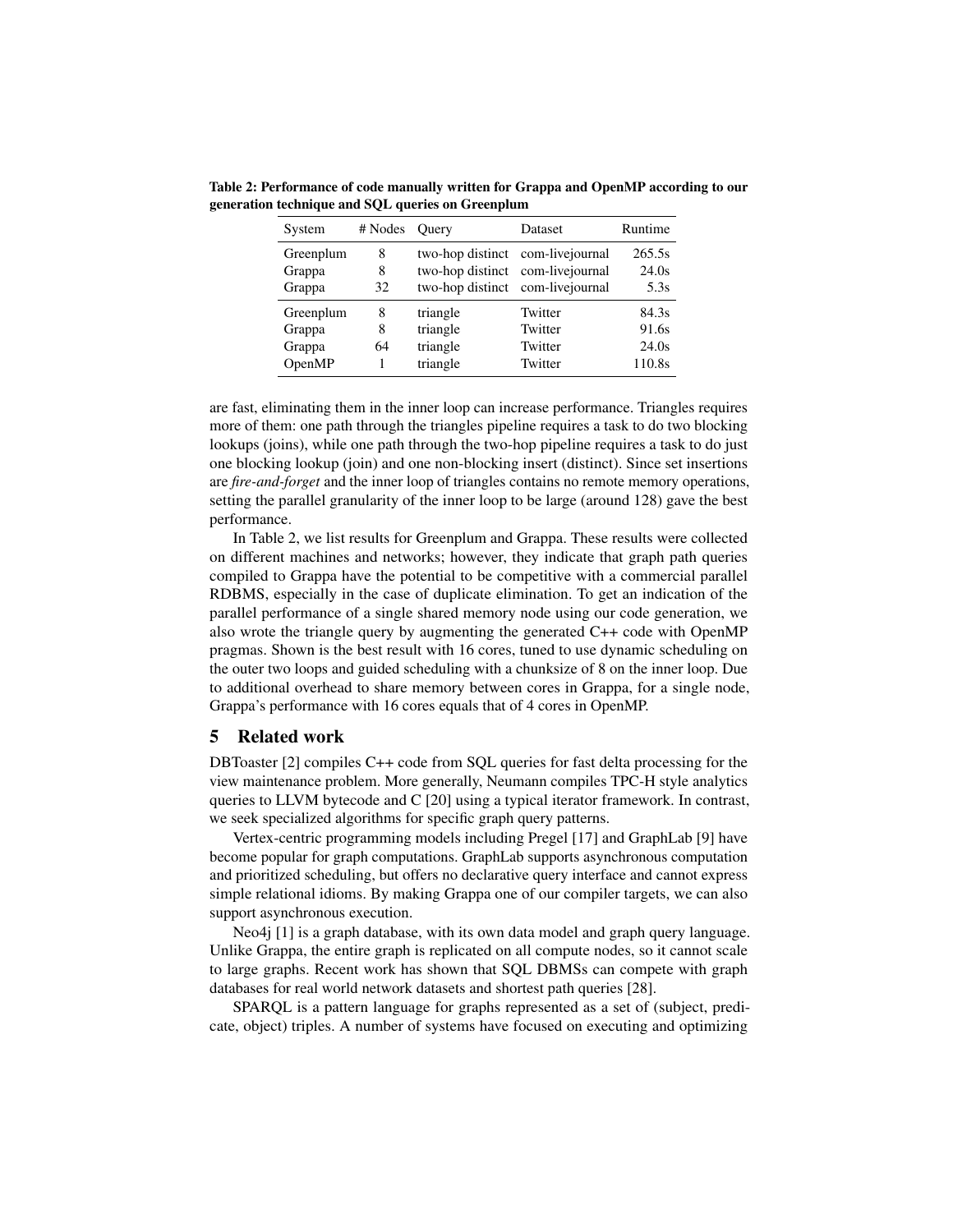SPARQL queries [8, 21], but we find SPARQL to be neither necessary nor sufficient for graph manipulation: Datalog is strictly more expressive than SPARQL without v1.1 path expressions [3], and the semantics of path expressions make query processing intractable [16].

Parallel databases like Greenplum are like conventional relational DBMSs but parallelize individual queries across shared-nothing architectures. Vertica [11] is a parallel DBMS designed for analytics and includes just-in-time compilation techniques. Grappa provides shared memory, as well as active messages, to the database system programmer. Since we are concerned with in-memory execution, we are exploring compiling rather than interpreting queries.

## 6 Future Work

We have focused on only a narrow class of path-counting queries; we plan to extend the framework to handle full Datalog. This allows for a much larger scope of graph queries, such as conjunctive regular path queries. Datalog is sufficient to express most or all of the queries handled in graph databases.

Our code generation framework will be extended to generate specialized code for some recognizable patterns (such as the two-hop optimization explored in this paper) and "canned" best-known algorithms for some specific queries. While a conventional DBMS can be extended similarly, a code generation approach suggests richer opportunities for incorporating user code into optimizations and for library-writing level users to write generators for special classes of queries, as Rompf et al [25] demonstrated for domain specific languages.

### 7 Conclusions

We wish to show that relational query languages are an attractive option for modern graph queries on complex data. Our experiments demonstrate that generated C++ code and analogous Grappa code can outperform traditional DBMSs and parallel DBMSs for non-recursive graph queries. Query execution code for Grappa is simple, being symmetric in structure to sequential C++. This simplicity, combined with Grappa's good scalability, makes our code generation an easy and efficient method for relational queries on real-world graphs in a distributed setting.

## References

- 1. neo4j open source graph database. http://neo4j.org/, May 2013.
- 2. Y. Ahmad and C. Koch. DBToaster: a SQL compiler for high-performance delta processing in main-memory databases. *Proc. VLDB Endow.*, 2(2):1566–1569, Aug. 2009.
- 3. R. Angles and C. Gutierrez. The expressive power of SPARQL. In *The Semantic Web ISWC 2008*, volume 5318 of *Lecture Notes in Computer Science*, pages 114–129. Springer Berlin Heidelberg, 2008.
- 4. L. Backstrom et al. Group formation in large social networks: membership, growth, and evolution. In *ACM KDD*, pages 44–54, 2006.
- 5. R. D. Blumofe, C. F. Joerg, B. C. Kuszmaul, C. E. Leiserson, K. H. Randall, and Y. Zhou. Cilk: An efficient multithreaded runtime system. In *Proceedings of the Fifth ACM SIGPLAN Symposium on Principles and Practice of Parallel Programming*, PPOPP '95, pages 207–216, New York, NY, USA, 1995. ACM.
- 6. J. Caverlee and L. Liu. Countering web spam with credibility-based link analysis. In *ACM Principles of Distributed Computing (PODC)*, pages 157–166, 2007.